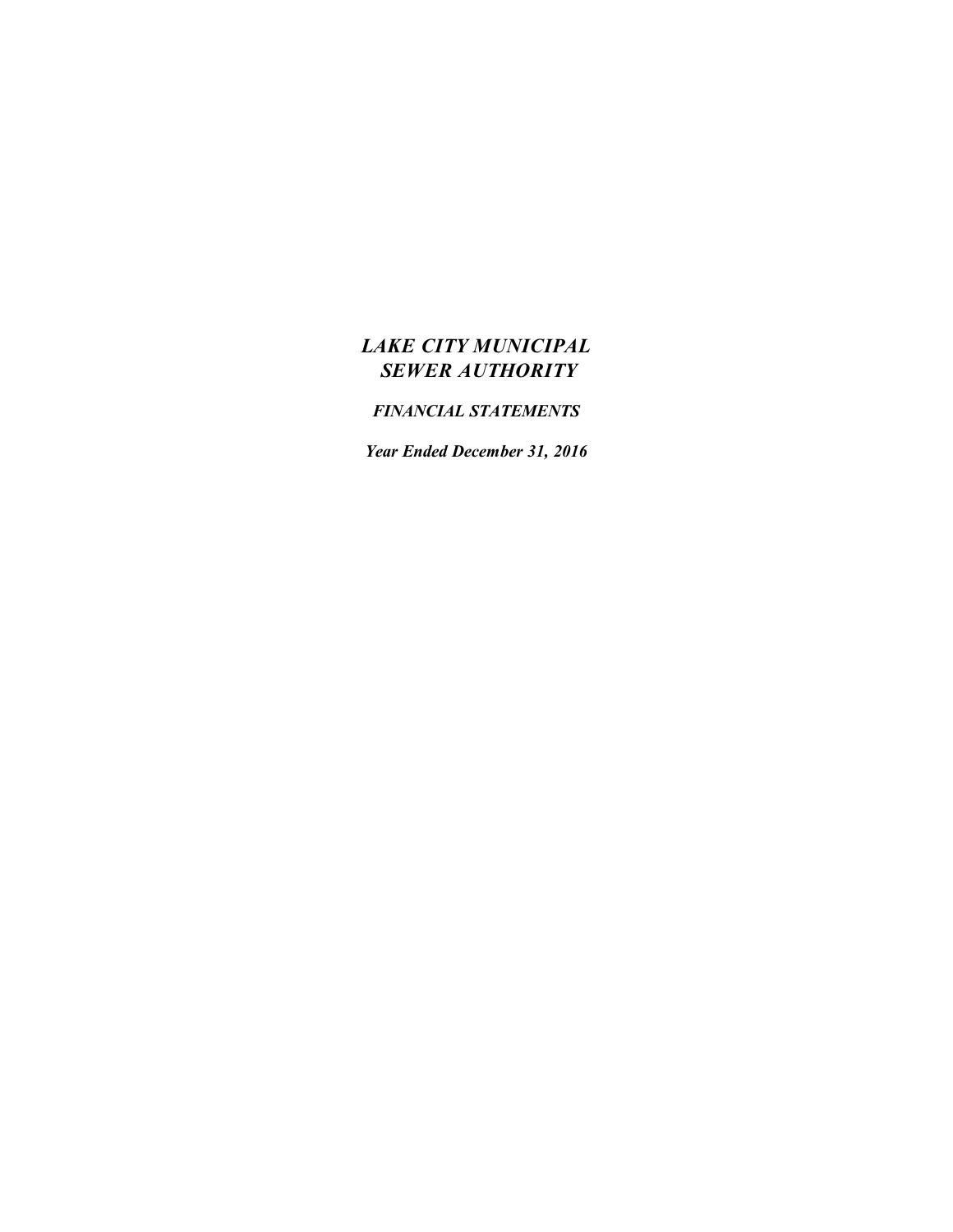## TABLE OF CONTENTS

## PAGE

| <b>Financial Statements:</b>                 |         |
|----------------------------------------------|---------|
|                                              |         |
| Combined Statement of Revenues, Expenditures |         |
|                                              | $5 - 8$ |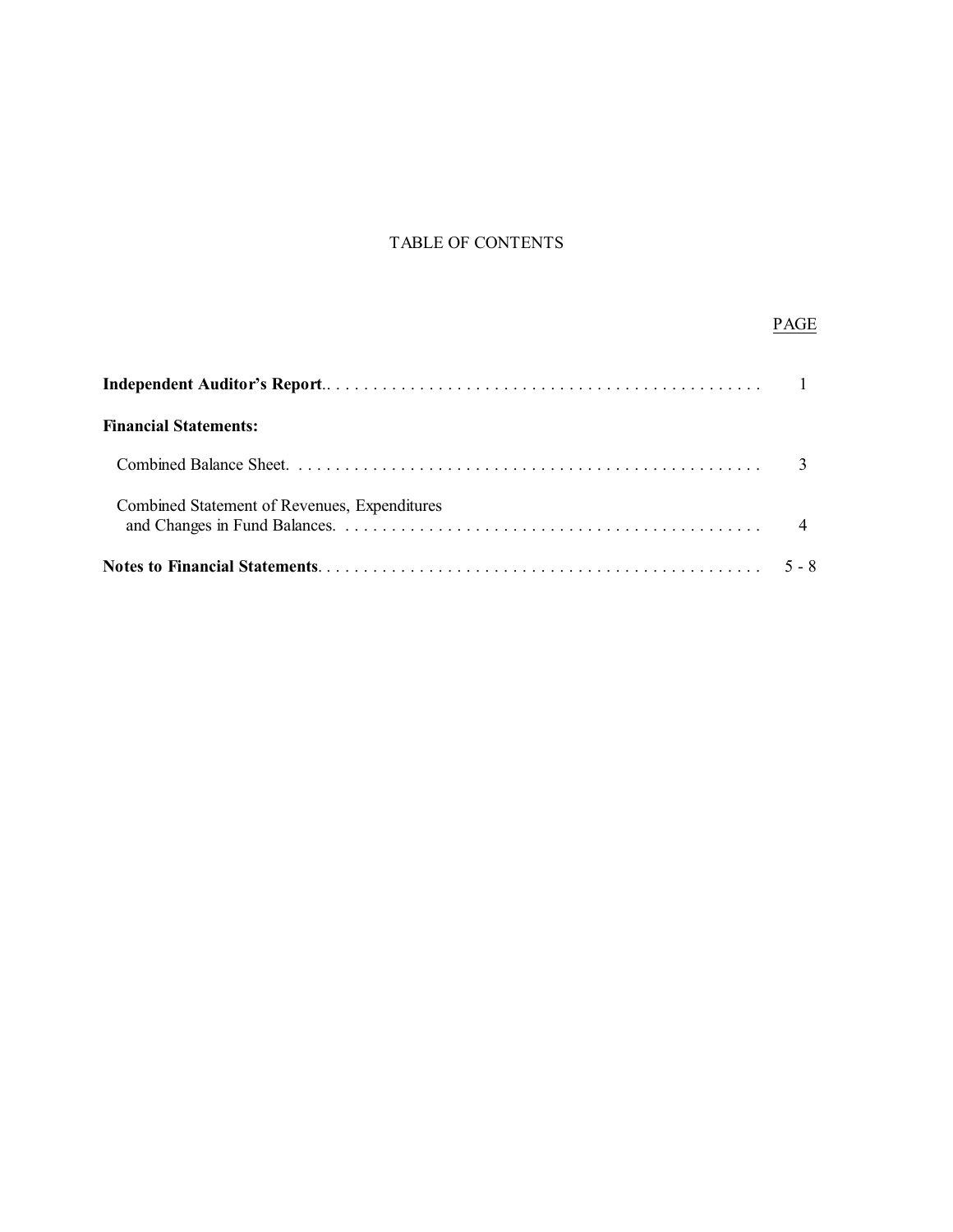

### *INDEPENDENT AUDITOR'S REPORT*

To the Board of Directors of the Lake City Municipal Sewer Authority Erie County, Pennsylvania

We have audited the accompanying financial statements of the Lake City Municipal Sewer Authority, Erie County, Pennsylvania, a component unit of the Borough of Lake City, Erie County, Pennsylvania, as of and for the year ended December 31, 2016, and the related notes to the financial statements, which collectively comprise the Authority's basic financial statements as listed in the table of contents.

#### **Management's Responsibility for the Financial Statements**

Management is responsible for the preparation and fair presentation of these financial statements in accordance with accounting principles generally accepted in the United States of America; this includes the design, implementation, and maintenance of internal control relevant to the preparation and fair presentation of financial statements that are free from material misstatement, whether due to fraud or error.

#### **Auditor's Responsibility**

Our responsibility is to express opinions on these financial statements based on our audit. We conducted our audit in accordance with auditing standards generally accepted in the United States of America. Those standards require that we plan and perform the audit to obtain reasonable assurance about whether the financial statements are free from material misstatement.

An audit involves performing procedures to obtain audit evidence about the amounts and disclosures in the financial statements. The procedures selected depend on the auditor's judgment, including the assessment of the risks of material misstatement of the financial statements, whether due to fraud or error. In making those risk assessments, the auditor considers internal control relevant to the entity's preparation and fair presentation of the financial statements in order to design audit procedures that are appropriate in the circumstances, but not for the purpose of expressing an opinion on the effectiveness of the entity's internal control Accordingly, we express no such opinion. An audit also includes evaluating the appropriateness of accounting policies used and the reasonableness of significant accounting estimates made by management, as well as evaluating the overall presentation of the financial statements.

We believe that the audit evidence we have obtained is sufficient and appropriate to provide a basis for our audit opinions.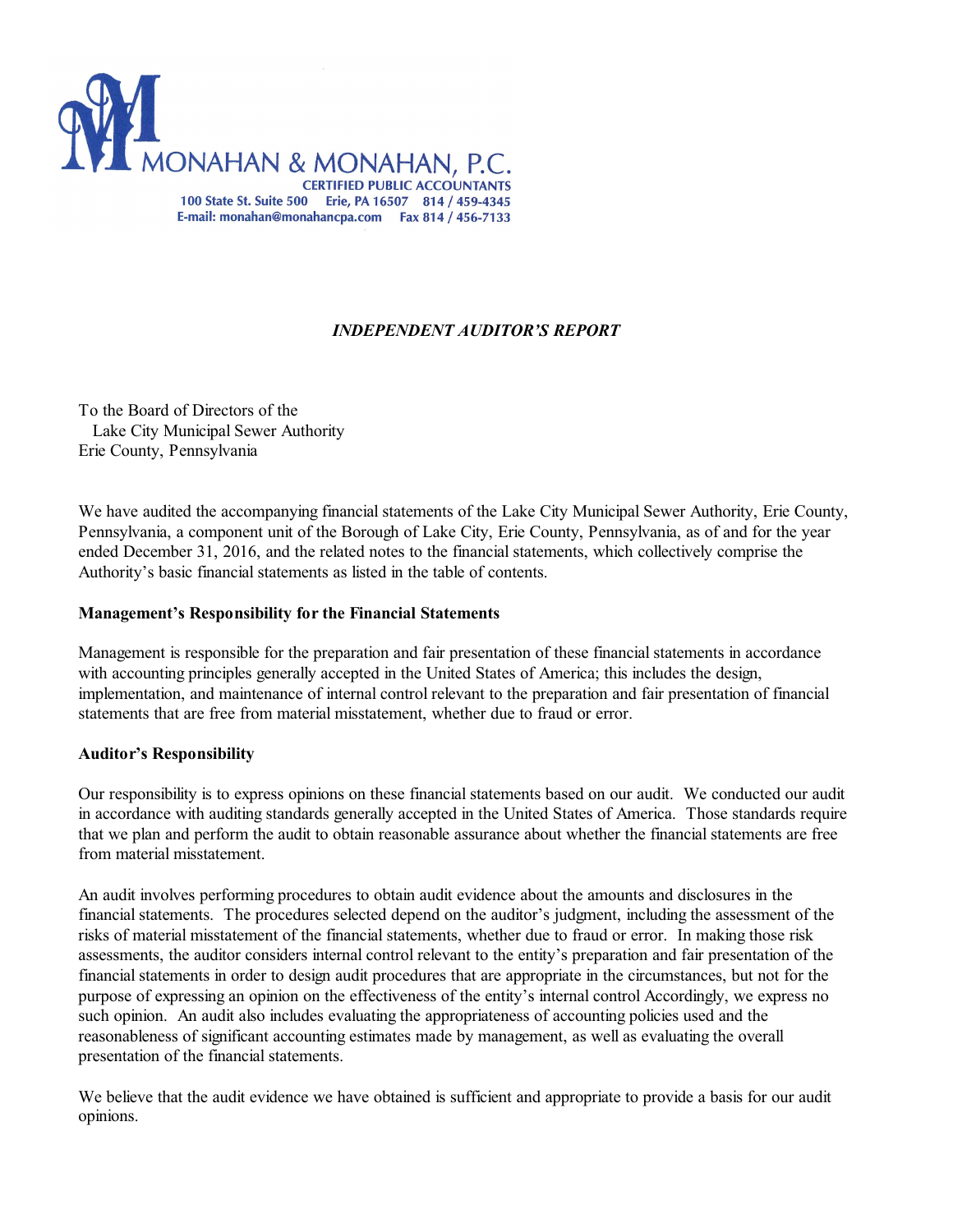#### **Opinions**

In our opinion, the financial statements referred to above present fairly, in all material respects, the respective financial position of the Lake City Municipal Sewer Authority, Erie County, Pennsylvania as of December 31, 2016, and the results of its operations for the year then ended in conformity with accounting principles generally accepted in the United States of America.

### **Other Matters**

### *Required Supplementary Information*

Management has omitted the Management's Discussion and Analysis that accounting principles generally accepted in the United States of America require to be presented to supplement the financial statements. Such missing information, although not a part of the basic financial statements, is required by the Governmental Accounting Standards Board, who considers it to be an essential part of financial reporting for placing the basic financial statements in an appropriate operational, economic, or historical context. Our opinion on the basic financial statements is not affected by this missing information.

-Monahan a Minahan

Monahan & Monahan, P.C. Certified Public Accountants

February 10, 2017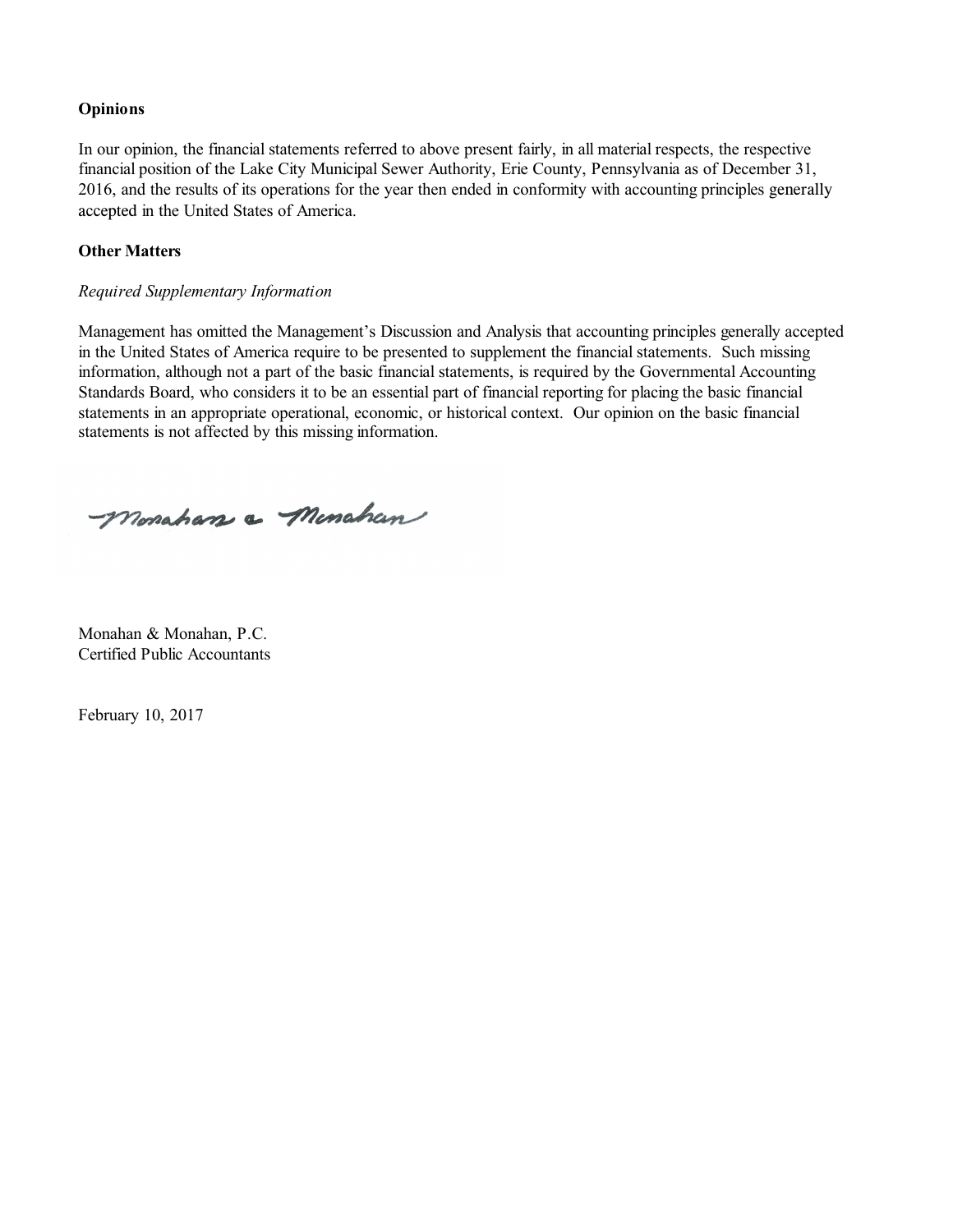### LAKE CITY MUNICIPAL SEWER AUTHORITY COMBINED BALANCE SHEET December 31, 2016

| <b>ASSETS</b>                                                                                                                |    | Operating<br>Fund |    | Revenue<br><b>Note 2000</b><br>Fund | Revenue<br>Note 2015<br>Fund |    | Revenue<br>Note 2016<br>Fund |              | Totals<br>(Memorandum<br>Only)    |
|------------------------------------------------------------------------------------------------------------------------------|----|-------------------|----|-------------------------------------|------------------------------|----|------------------------------|--------------|-----------------------------------|
| Cash and equivalents<br>Amount to be provided for<br>payment of debt                                                         | \$ | 486,950           | \$ | 173,528                             | \$<br>230,460                | \$ | 949,678                      | $\mathbb{S}$ | 486,950<br>1,353,666              |
| <b>Total</b> assets                                                                                                          |    | 486,950           | S  | 173,528                             | \$<br>230,460                | S  | 949,678                      | \$           | 1,840,616                         |
| <b>LIABILITIES AND FUND EQUITY</b><br>Current liabilities:<br>Current portion of long-term debt<br>Total current liabilities | S. |                   | S  | 33,976<br>33,976                    | \$                           |    |                              |              | 33,976<br>33,976                  |
| Long-term debt:<br>Note payable<br>Bond payable, net of current portion<br>Total long-term debt                              |    |                   |    | 139,552<br>139,552                  | 230,460<br>230,460           |    | 949,678<br>949,678           |              | 1,180,138<br>139,552<br>1,319,690 |
| <b>Total liabilities</b>                                                                                                     |    |                   |    | 173,528                             | 230,460                      |    | 949,678                      |              | 1,353,666                         |
| Fund balance, reserved as required<br>by terms of the trust indenture                                                        |    | 486,950           |    |                                     |                              |    |                              |              | 486,950                           |
| Total liabilities and<br>fund balance                                                                                        | S  | 486,950           | S  | 173,528                             | \$<br>230,460                | S  | 949,678                      | \$           | 1,840,616                         |

*The accompanying notes are an integral part of the financial statements.*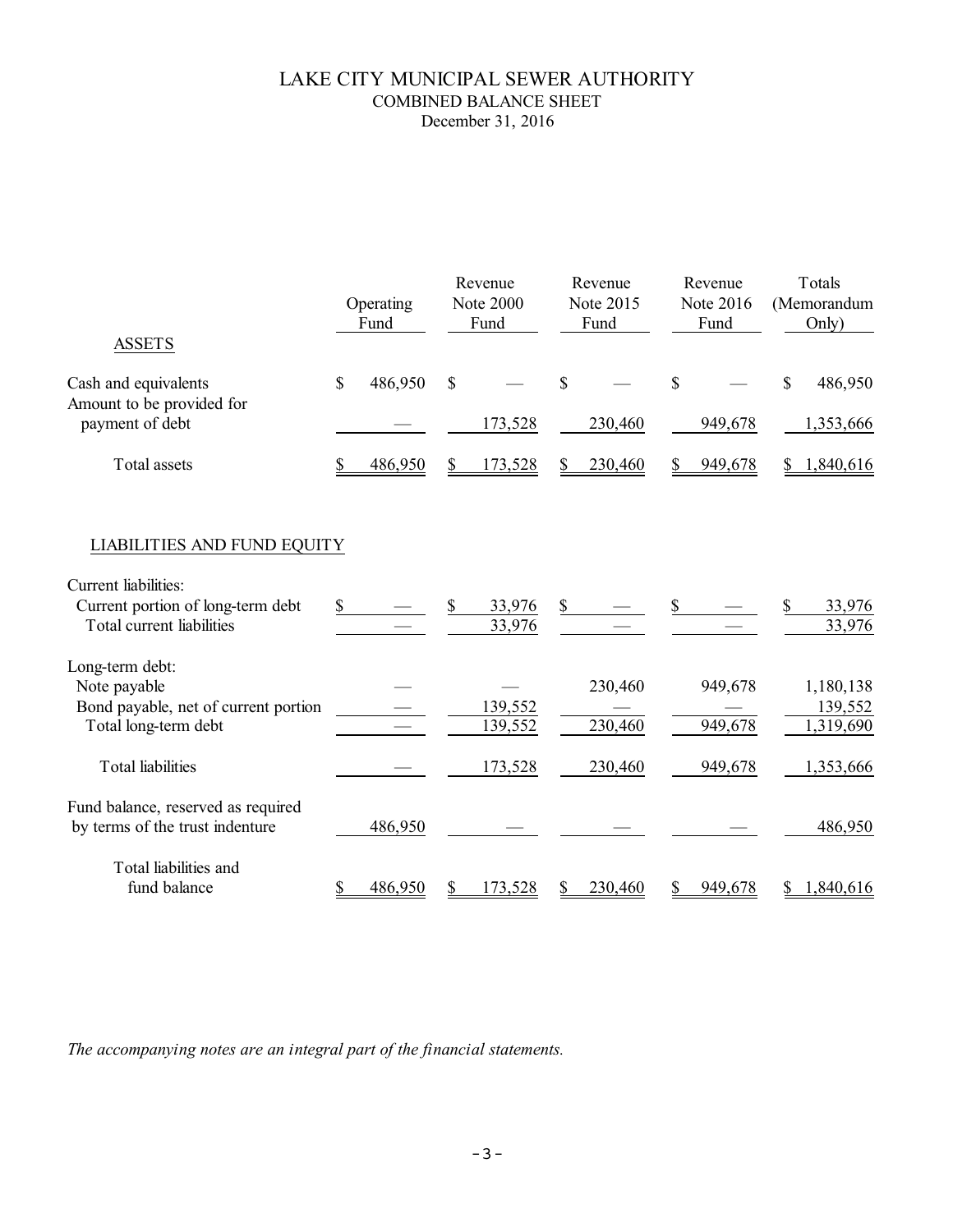### LAKE CITY MUNICIPAL SEWER AUTHORITY COMBINED STATEMENT OF REVENUES, EXPENDITURES AND CHANGES IN FUND BALANCE Year Ended December 31, 2016

|                                                                     | Operating<br>Fund       | Revenue<br><b>Note 2000</b><br>Fund | Revenue<br>Note 2015<br>Fund | Revenue<br>Note 2016<br>Fund | Totals<br>(Memorandum<br>Only) |  |
|---------------------------------------------------------------------|-------------------------|-------------------------------------|------------------------------|------------------------------|--------------------------------|--|
| Revenues                                                            | $\mathbb{S}$<br>272,550 | \$                                  | \$                           | \$                           | 272,550<br>\$                  |  |
| Lease rental payment<br>Earnings on investments                     |                         |                                     |                              |                              |                                |  |
| Total revenues                                                      | 272,551                 |                                     |                              |                              | 272,551                        |  |
| Expenditures                                                        |                         |                                     |                              |                              |                                |  |
| <b>Engineering fees</b>                                             | 73,020                  |                                     |                              |                              | 73,020                         |  |
| Legal and professional fees                                         | 41,438                  |                                     |                              |                              | 41,438                         |  |
| Interest expense                                                    |                         | 5,442                               | 8,945                        | 91                           | 14,478                         |  |
| Construction project                                                | 481,921                 |                                     |                              |                              | 481,921                        |  |
| Administrative expense                                              | 588                     |                                     |                              |                              | 588                            |  |
| Total expenditures                                                  | 596,967                 | 5,442                               | 8,945                        | 91                           | 611,445                        |  |
| Excess of revenues over (under)<br>expenditures                     | (324, 416)              | (5, 442)                            | (8,945)                      | (91)                         | (338, 894)                     |  |
| Other financing sources (uses)                                      |                         |                                     |                              |                              |                                |  |
| Proceeds from line of credit                                        |                         |                                     | 114,912                      | 951,088                      | 1,066,000                      |  |
| Principal payments on debt                                          |                         | (33, 025)                           | (222, 366)                   | (1, 410)                     | (256, 801)                     |  |
| Fund transfers, net                                                 | 794,721                 | 38,467                              | 116,399                      | (949, 587)                   |                                |  |
| Total of financing sources (uses)                                   | 794,721                 | 5,442                               | 8,945                        | 91                           | 809,199                        |  |
| Excess of revenues over (under)<br>expenditures and other financing |                         |                                     |                              |                              |                                |  |
| sources (uses)                                                      | 470,305                 |                                     |                              |                              | 470,305                        |  |
| Fund balance, January 1,                                            | 16,645                  |                                     |                              |                              | 16,645                         |  |
| Fund balance, December 31,                                          | 486,950                 |                                     |                              |                              | 486,950                        |  |

*The accompanying notes are an integral part of the financial statements.*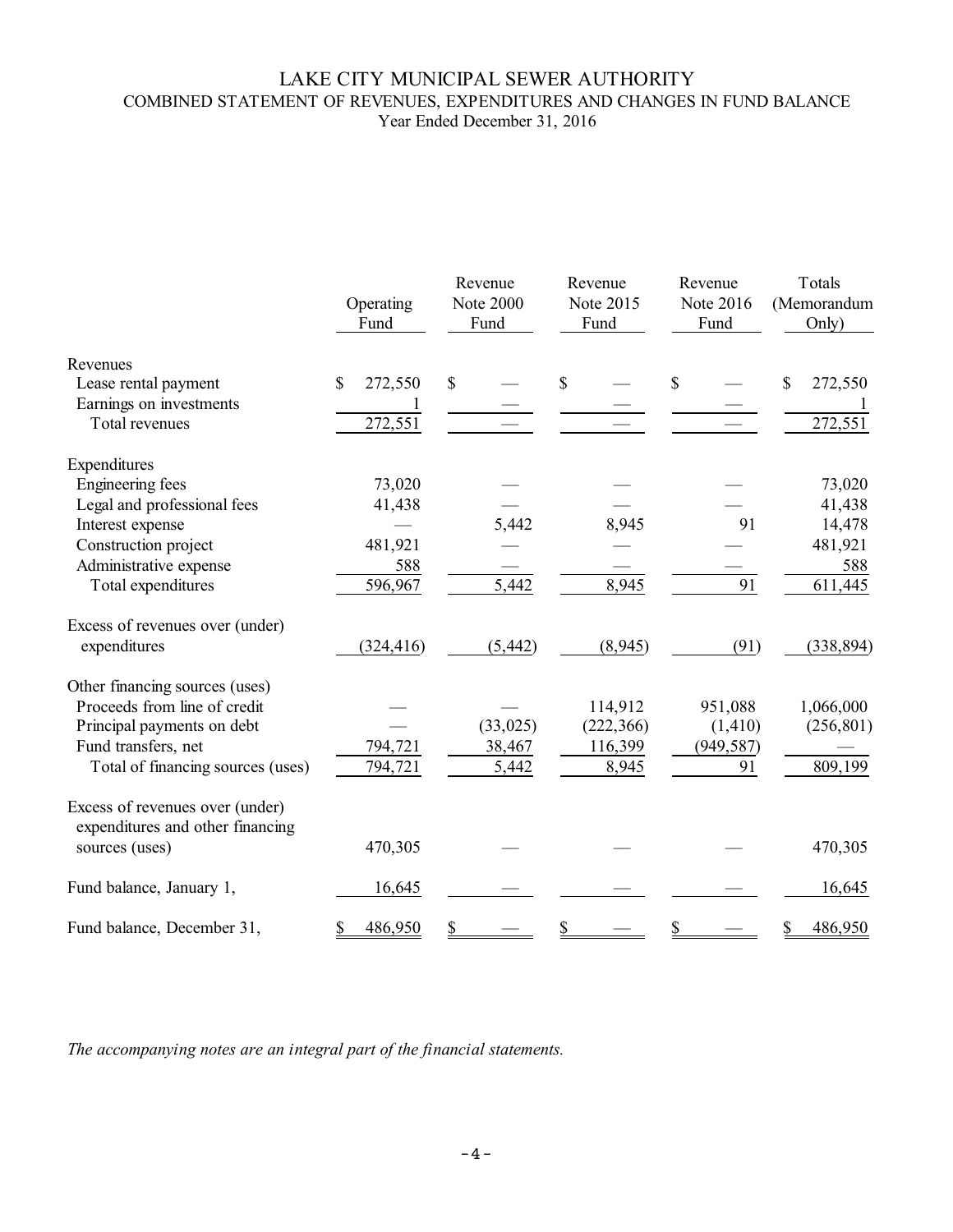### Note 1 - Summary of Significant Accounting Policies

### **General**

The Lake City Municipal Sewer Authority (the Authority) was formed for the purpose of financing construction of additions and alterations to the Lake City Borough Sewer System. The sewer system is operated and maintained by the Borough of Lake City under a long-term lease with the Authority, as described in Note 3.

The Authority's financial statements are prepared in accordance with accounting principles generally accepted in the United States of America (GAAP). The Governmental Accounting Standards Board (GASB) is responsible for establishing GAAP for state and local governments through its pronouncements (Statements and Interpretations). The more significant accounting policies established in GAAP and used by the Authority are discussed below.

In June 1999, GASB unanimously approved No. 34, *Basic Financial Statements–and Management's Discussion and Analysis–for State and Local Governments*. Required changes are reflected in the accompanying financial statements (including notes to financial statements).

Governments are also required to follow the pronouncements of the Financial Accounting Standards Board (FASB) issued through November 30, 1989 (when applicable), that do not conflict with or contradict GASB pronouncements. Although the Authority has the option to apply FASB pronouncements issued after that date to its business-type activities and enterprise funds, the Authority has chosen not to do so.

### **Reporting Entity**

Under guidelines established for determining the component units of a reporting entity, the Authority is considered to be a blended component unit of the Borough of Lake City for purposes of its financial statements. Blended component units are, in substance, part of the primary government's (Lake City Borough) operations. Therefore, data from these units is combined with data of the sewer funds of the Borough.

These financial statements only include the activities of the component unit. Complete financial statements of the reporting entity may be obtained at the administration office of Lake City Borough, Lake City, Pennsylvania.

#### **Basis of Accounting**

The financial statements have been prepared on the modified accrual basis of accounting. Under the modified accrual basis of accounting, revenues are recognized when susceptible to accrual (i.e., when they become both measurable and available). "Measurable" means the amount of the transaction can be determined and "available" means collectible within the current period or soon enough thereafter to be used to pay liabilities of the current period. Expenditures are recorded when the related fund liability is incurred. Interest on long-term debt is recorded as a fund liability when due.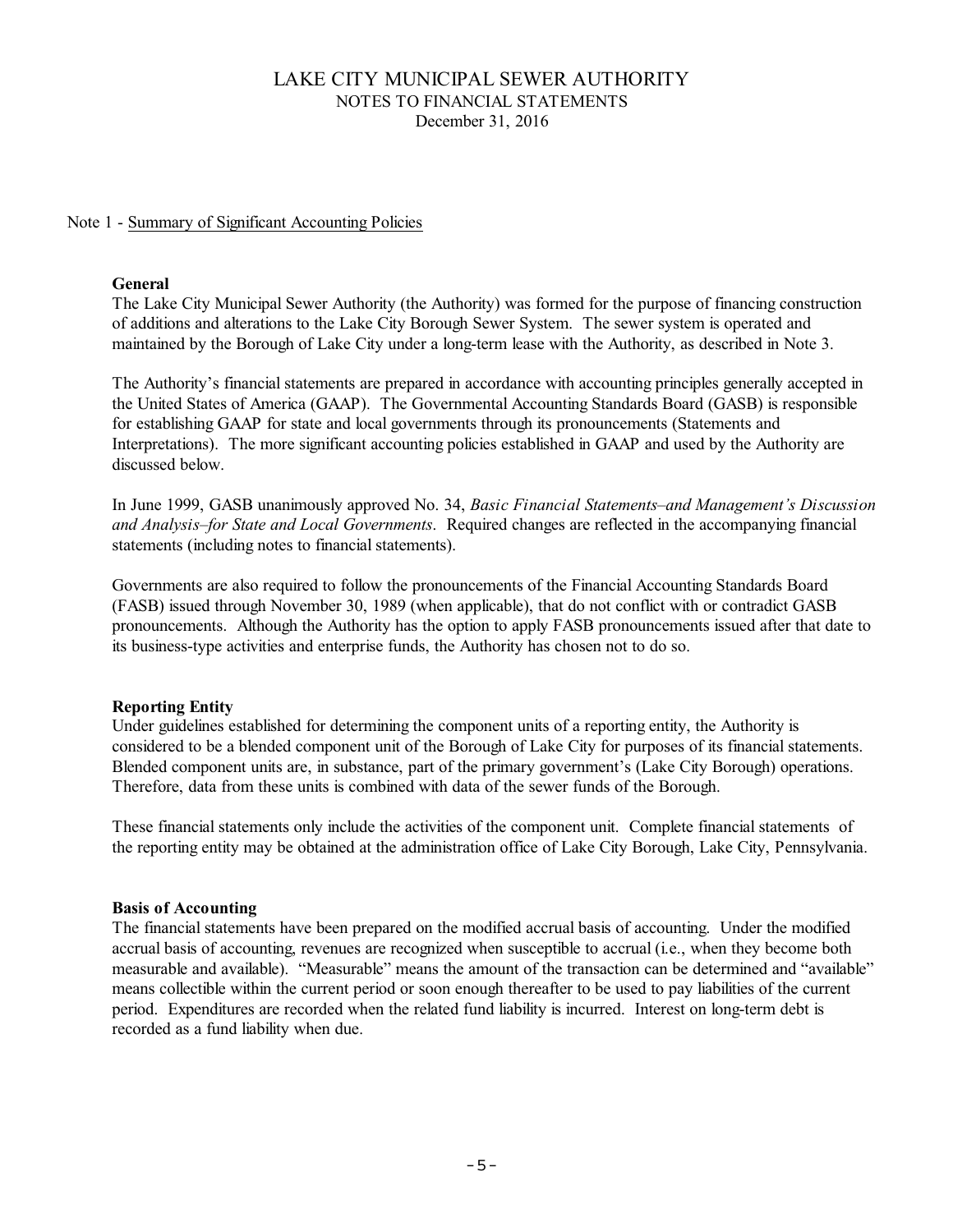### Note 1 - Summary of Significant Accounting Policies continued......

### **Fund Accounting**

In accordance with the terms of the trust indenture securing the bonded debt, monies of the Authority are accounted for by various funds. The funds are segregated for specific use and for the security of the bondholders and are maintained by an independent trustee. Monies in the several trust funds, including deposits bearing interest, must be insured or secured. The monies may be invested in time deposit accounts with the commercial banking department of the Trustee or in specified obligations of the U.S. Treasury, as provided for by law and the trust indenture.

Because the Authority will be fully reimbursed for its costs of servicing the bonded debt (no gain or loss will arise from the operation of the lease with the Borough of Lake City), the "financing method" for balance sheet accounting is employed. Under this method, future lease rentals to be received applicable to retirement of the bond issues are shown as receivable and the cost of the projects financed and constructed by the Authority is considered an asset of the Borough of Lake City.

### **Cash and Investments**

Cash includes amounts in demand deposits. Cash also includes short-term investments and cash equivalents with a maturity date within three months of the date acquired.

### **Memorandum Only - Total Columns**

Total columns on the financial statements are captioned "memorandum only" to indicate that they are presented only to facilitate financial analysis. Data in these columns do not present financial position, results of operation or changes in financial position in conformity with GAAP. Also, such data is not comparable to a consolidation. Interfund eliminations have not been made in the aggregation of this data.

#### **Estimates**

Preparation of financial statements in conformity with GAAP requires management to make estimates and assumptions that affect the amounts reported in the financial statements and accompanying notes. Actual results could differ from those estimates.

### **Evaluation of Subsequent Events**

The Authority has evaluated subsequent events through February 10, 2017, the date which the financial statements were available to be issued.

### Note 2 - Cash

Pennsylvania statutes provide for investment of governmental funds into certain authorized investment types including U.S. Treasury bills, other short-term U.S. and Pennsylvania government obligations, and insured or collateralized time deposits and certificates of deposit. The statutes do not prescribe regulations related to demand deposits.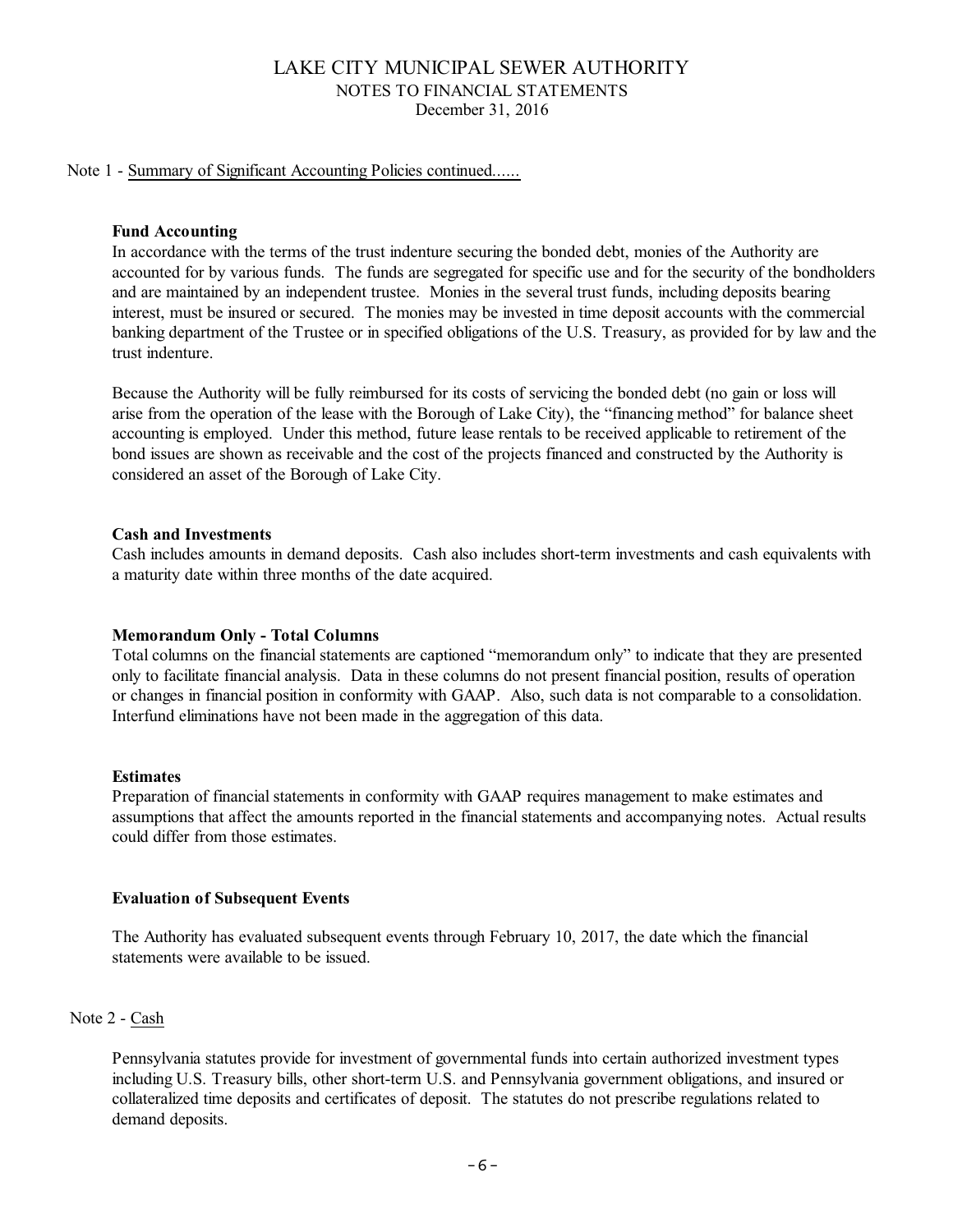#### Note 2 - Cash continued......

The deposit and investment policy of the Authority adheres to state statutes and prudent business practice. Deposits of the governmental funds are maintained in demand deposits and short-term certificates of deposit. There were no deposit or investment transactions during the year that were in violation of either the state statutes or the policy of the Authority. At December 31, 2016, the carrying amount and bank balance of the Authority's deposits were \$486,950.

#### Note 3 - Lease Agreement

The Borough of Lake City operates and maintains the sewer system under a February 15, 1985 lease agreement (along with subsequent amendments). It expires on October 1, 2021, or at such time as the Authority's debt may be retired, if earlier.

Minimum annual rentals payable are 110% of the debt service requirements of the notes as more fully described in Note 4, plus additional rentals deemed necessary for annual administration expenses. In 2015, the additional 10% rental was waived in lieu of a \$2,000 administrative expense reimbursement. The following is a schedule of future minimum lease payments for each of the five succeeding years and thereafter:

Year Ending December 31,

| 2017       | \$<br>75,794 |
|------------|--------------|
| 2018       | 75,891       |
| 2019       | 75,993       |
| 2020       | 303,243      |
| 2021       | 998,548      |
| Thereafter |              |
|            | 1,529,469    |

### Note 4 - Long-Term Debt

Long-term debt activity for the year ended December 31, 2016, was as follows:

|                       | Beginning<br>Balance | <b>Additions</b> |   | Reductions | Ending<br>Balance | Amounts<br>Due Within<br>One Year |
|-----------------------|----------------------|------------------|---|------------|-------------------|-----------------------------------|
| <b>Revenue Notes:</b> |                      |                  |   |            |                   |                                   |
| 2000 - PennVest       | 206,553              | \$               | S | (33, 025)  | 173,528           | \$<br>33,976                      |
| 2015 - Andover        | 337,914              | 114,912          |   | (222, 366) | 230,460           |                                   |
| $2016$ - Andover      |                      | 951,088          |   | (1, 410)   | 949,678           |                                   |
|                       | 544,467              | \$1,066,000      |   | (256, 801) | \$1,353,666       | 33,976                            |